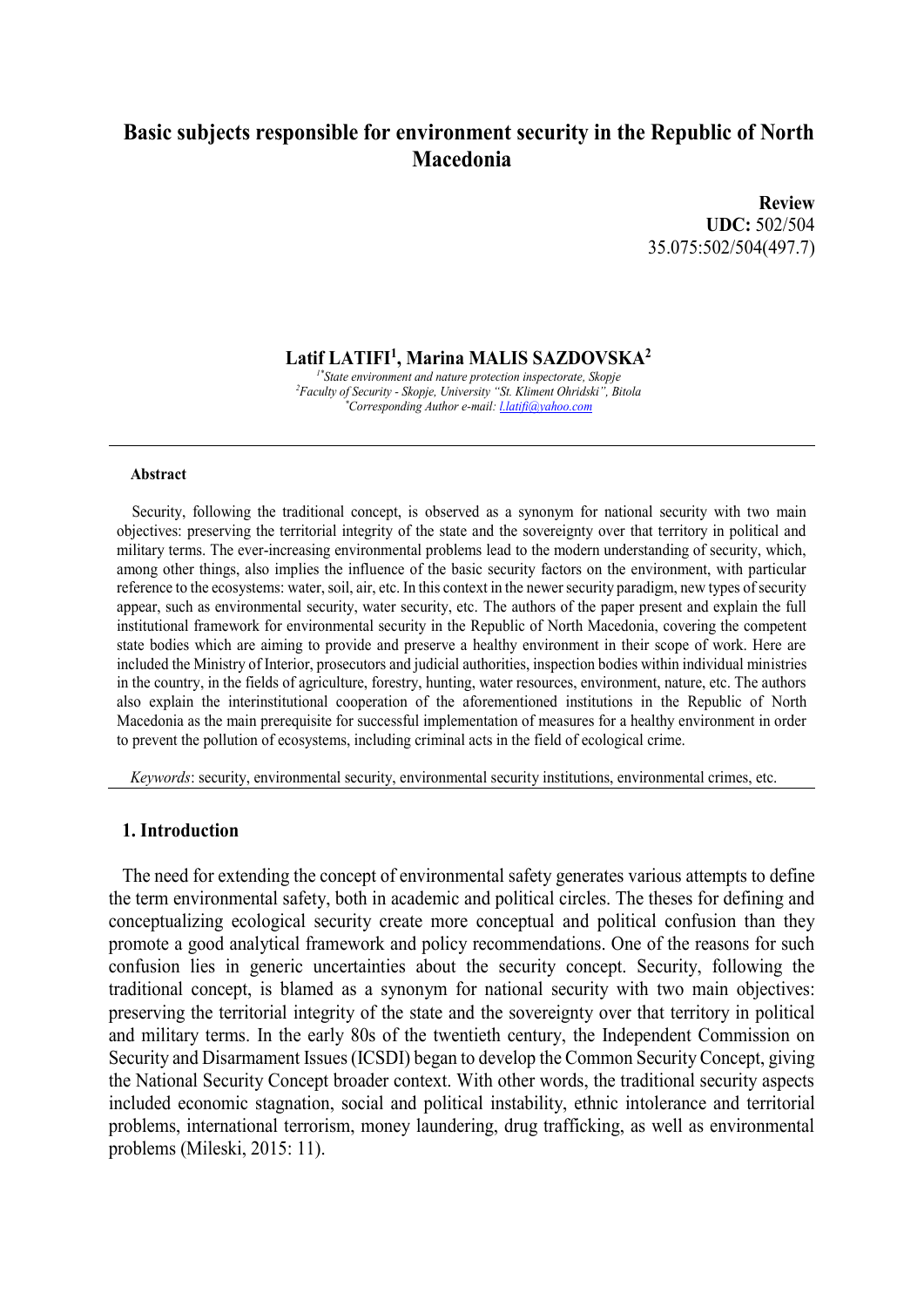Also, the World Commission on Environment and Development (WCED) very clearly associates environmental safety in its Report (Brütland Report) from 1987. It points out that mankind faces two major threats. These are the dangers arising from the possible use of nuclear weapons, which should decrease in the future, as well as environmental degradation, which is already present at any moment in the world.

The ever-present environmental problems lead to the modern understanding of security, which, among other things, implies the establishment of the basic safety factors of the environment: water, soil, vegetation, climate and everything else that raises socio-economic activities for the purpose of political activities. The concept of environmental safety should not be equated with the argument that environmental change is the only cause of conflict or the creation of other security problems, or that environmental changes are directly "triggered" for conflict. Probably no conflict in the world has come about as a consequence of a single cause, but environmental problems are associated with a number of other factors.

Many experts are trying to create a rigorous framework and convincing definitions of what actually represents environmental safety. Recent discussions of environmental safety suggest that "*environmental degradation caused by man and insufficient resources is posed as a fundamental physical threat*."

The scope of accessibility to environmental safety can be classified into the following categories:

- insufficiency of resources as a cause of political instability and conflict;
- environmental degradation caused by wars or preparations for war;
- environmental degradation as a threat to human health and human well-being;
- environmental degradation that violates sovereignty.

## **2. Ecological and Environmental security**

The term environmental safety was first introduced by the UN General Assembly when, on the proposal of Mikhail Gorbachev, the Resolution on International Environmental Safety (1987) was adopted, in response to Chernobyl's environmental and human tragedy. The term environmental safety is used to denote problems that link the state of the environment to the interests of national and human security. Environmental safety implies an analysis of those problems that relate to the insufficient amount of natural resources, environmental degradation, biological hazards that can lead to military conflict. These problems are solved by the application of environmentally justified technologies (using renewable resources for reducing the consumption of natural resources in general, reducing waste generated and recycling of waste generated, etc.), applying the policy of sustainable development, as well as legal and economic instruments in the field of environment. So, environmental security includes: biosecurity, environmental security and ecosystem security.

Biological security refers to biodiversity, environmental s security, and the security of nature. It also applies to the security and protection of waters, air and soil, and the security of ecosystems is accomplished through the structure, function and development of ecosystems.

Taking into account the previous findings, we can say that ecological security is a public security against environmental hazards caused by natural or human processes.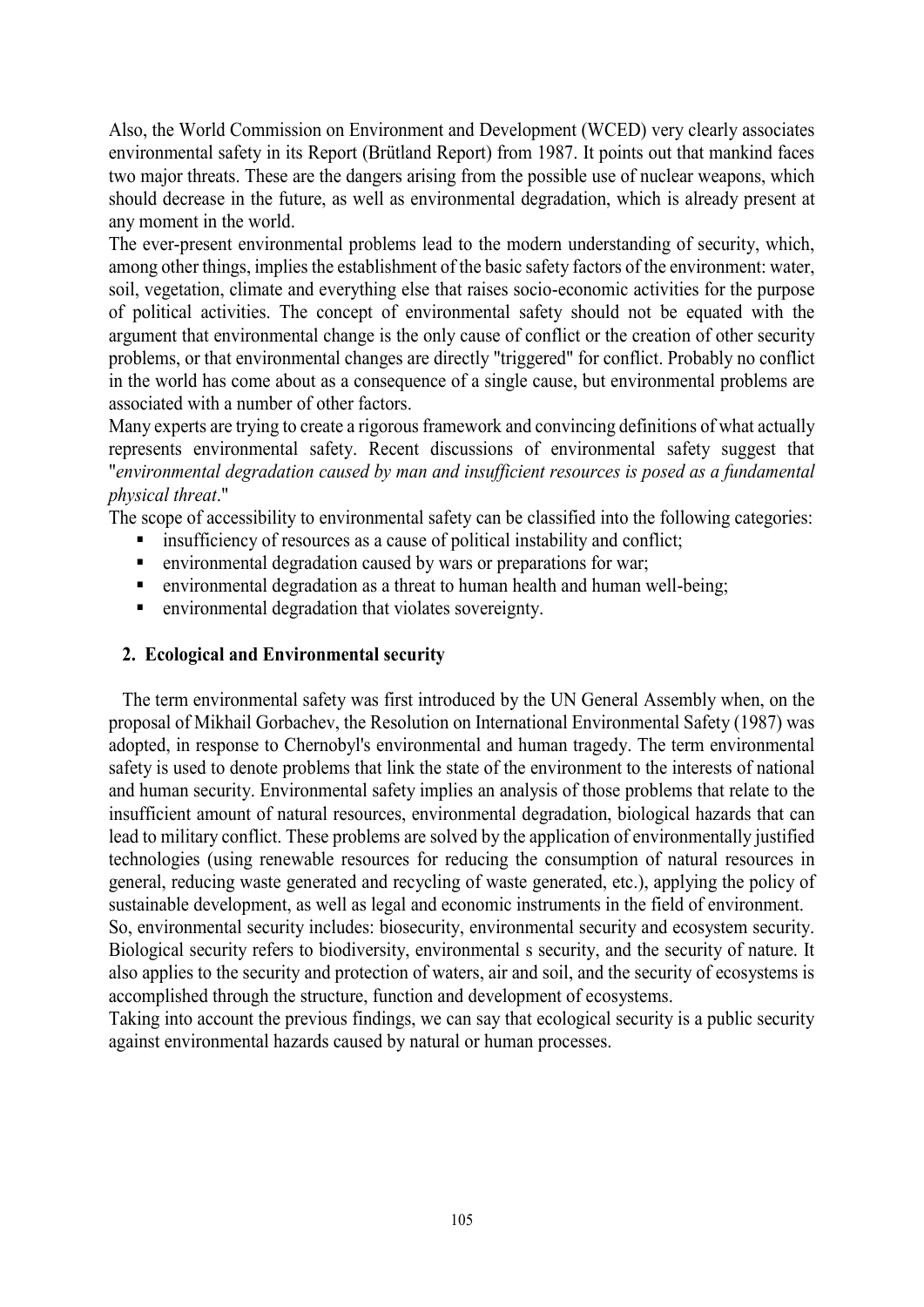

**Figure 1.** Ecological tree – ecological security structures (Latifi, 2018: 137)

*"Environmental safety is a state of dynamics between man and the environment damaged by warfare and the improvement of resource deficiencies, environmental degradation and biological threats that can lead to social tensions and conflicts. That is, environmental safety is a term that theorists and practitioners use to indicate the relationship between environmental conditions and security interests".*

Katrina S. Rogers believes that the concept of environmental security should be differentiated from ecological security. In her opinion, scientists and political actors often replace the terms environmental security and ecological security. Therefore, in the context of further research and explanations of these two terms, it proposes that the term environmental security be represented in the sense of protecting resources, not preservation or conservation. Environmental safety is used to describe the threat of political stability in environmental problems such as water degradation, deforestation, increasing resource scarcity, which to a different extent contribute to increased instability in certain areas (Dimitrijevic, 2010: 17).

The World Federation of Associations (WFUNA) defines environmental safety as "the ability of the environment to provide support for life," which consists of three sub elements:

a) Prevention or recovery from damage caused to the environment during the course of military actions.

b) Prevention or response to conflicts due to the environment.

c) Protecting the environment due to its inseparable moral values.

*Environmental security* is used in terms of the protection and defence of natural resources. For example, in 1995, the introduction of the US National Security Strategy states: *"The protection of our national security - our population, our territory and our way of life-the priority of the government and the constitutional obligation. ... The widespread scope of environmental degradation threatens to endanger political stability in many regions and states".*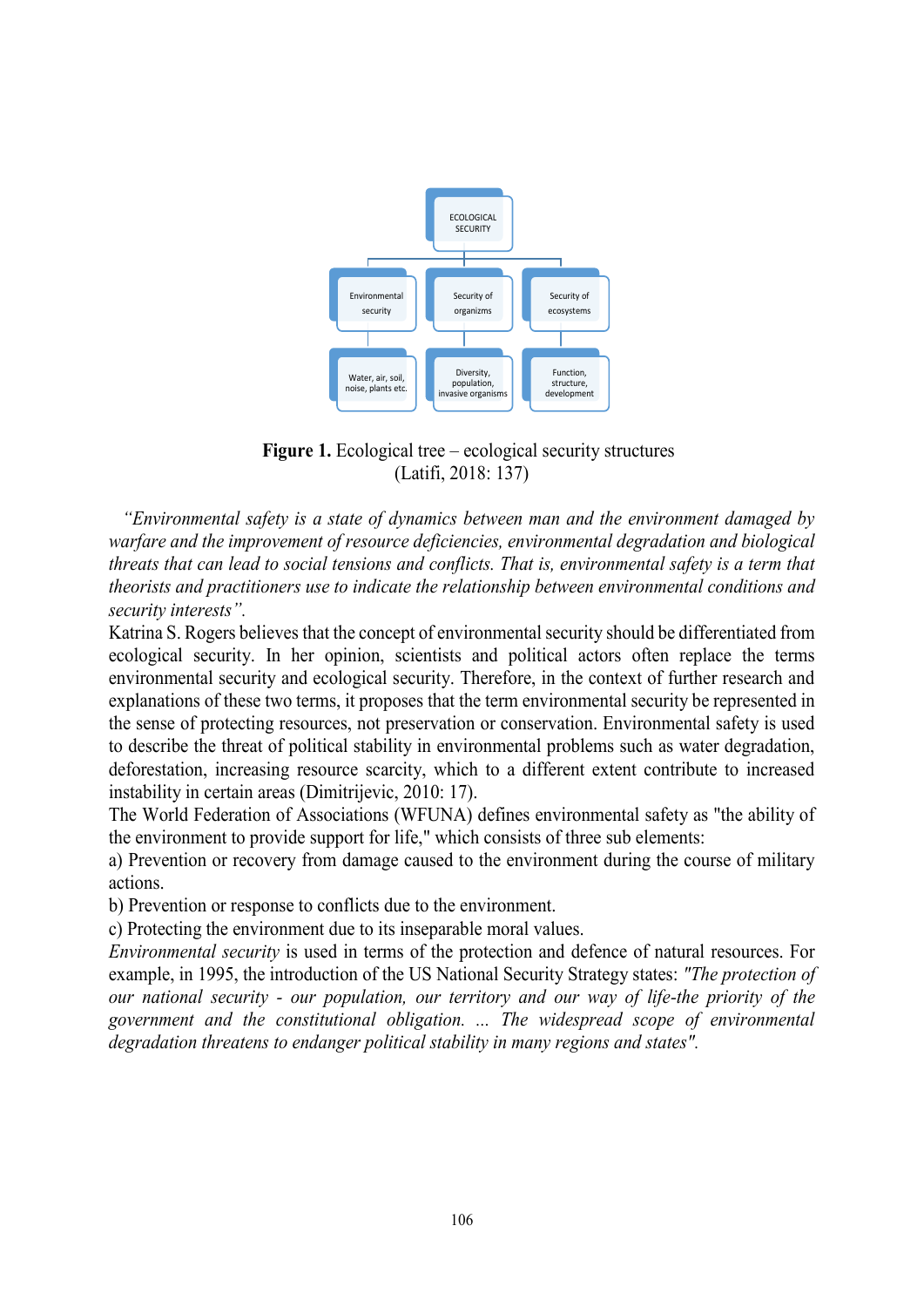### **3. Institution for ecological security in Republic of North Macedonia**

The Republic of North Macedonia has promoted the right to a healthy environment, environmental protection, and environmental security with Article 43 of the Constitution of the Republic of Macedonia, where everyone has the right to a healthy environment, everyone is obliged to promote and protect the environment, in other hand the Republic of North Macedonia obliged to provide conditions for the realization of the citizens' right to a healthy environment. The system of protection and improvement of the environment in the functional-organic sense is carried out by the *Ministry of Environment and Physical Planning* (Maletik, 2010: 229).

*The Government of the Republic of North Macedonia* performs activities related to the protection of the waters, air, flora, fauna, protection of the ozone layer from pollution, noise protection, radiation, biodiversity protection, national parks, remediation of polluted parts of the environment, proposal -Measures for treatment of solid wastes, etc.

*The Ministry of Environment* has prepared: Environmental Monitoring Strategy, Strategy for Environmental Data Management, and Strategy for Raising Environmental Awareness. The regulatory level of the environmental protection system of the Republic of North Macedonia is determined by a number of acts, such as: Law on Environment, Law on Nature Protection, Law on Waters, Law on Waste Management and other laws. The legislation of the Republic of Macedonia in this area is fairly dispersed, so that the protection and improvement of the environment are covered by the laws and bylaws with which priority is regulated in some other area: waste disposal, poison production, hunting, use and protection of water, regime of use of forests, etc. (Todorović, 2009: 82).

The institutional framework for environmental safety in the Republic of North Macedonia is consisted by:

- bodies for internal affairs;
- **i** inspection bodies (environmental inspection);
- udicial authorities:
- $\blacksquare$  the military as a factor of ecological security;
- civil protection;
- **exercise** economic entities;
- local self-government and citizens;
- other unconventional institutions.

*Organs of Internal Affairs* - There is no doubt that the police have a major and significant role in the prevention of environmental crime, that is, in the protection and promotion of the environment. There are different views on the organizational setup of the prosecuting authorities in different authors, but everyone agrees that it is necessary to engage the police in maximally cooperation with other competent authorities and institutions, in order to detect, prove and prevent the emergence of new environmental crimes (Sazdovska, 2013: 27-28).

The police in each place have their own functions prescribed by law. The most important function of the police is law enforcement. The authority or the rights of the police to take certain actions necessary for the successful execution of the task are regulated by the Law on Police. This means a consistent enforcement of the law by the police, which is, carrying out the tasks for which the police are authorized. These tasks are the same for the police in many democratic countries. The police have the task and have the authority to investigate criminal acts and timely take all necessary measures. From the moment of acquaintance of the police with the alleged criminal act, which is monitored ex officio, either through criminal charges or otherwise, without delay and not later than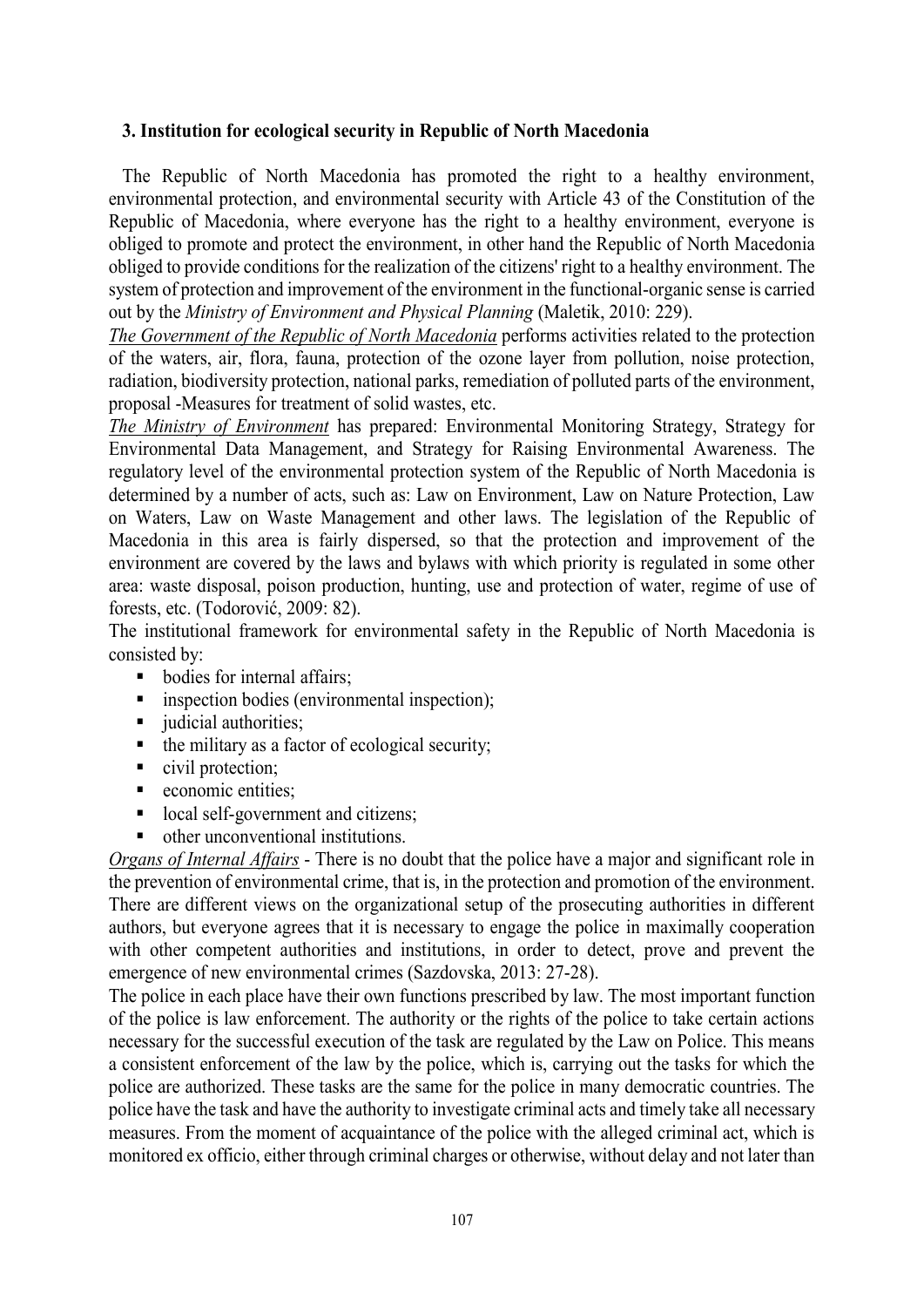24 hours from the received information, it should inform the public prosecutor and as soon as possible provided other reports and additional data (Shishani, 2006: 78).

Police on-site processing of environmental delicts represents careful, methodical and detailed immediate sensual perception and review of the scene by undertaking a series of measures and activities of the police in order to discover the circumstances and to obtain data that indicate:

- whether a crime has been committed (a misdemeanor, an economic offense, a crime);
- when an environmental delict is made (the timeline of the ecological delict);
- $\bullet$  the place of the ecological delict, this means the area covered by the ecological delict;
- $\blacksquare$  the way in which the ecological delict is made (pollution, destruction, etc.);
- $\bullet$  the means by which the ecological delict is made (for example, the pollutant the type);
- $\blacksquare$  the motive of ecological delict and
- who is the cause of the ecological delict (Ljuština, 2010: 54).

*Inspection bodies and the Inspectorate for Environment* – with significant role in preserving and protection of the environment, especially the Inspectorate for the protection and promotion of the environment and nature have also other inspection bodies such as: water management, sanitary, geological, forestry, fishing, veterinary inspection, etc.

These authorities undertake both preventive and repressive measures and activities for the prevention of environmental crime, with most competent authorities and with the broadest powers. These powers include the prevention and detection of environmental crimes and environmental offenses, filing criminal charges and requesting initiation of a misdemeanor procedure. The discovery of criminal activities is not their main task, but they are obliged to monitor and study the phenomena of pollution, as well as to indicate certain offenses or crimes (Sazdovska, 2007: 115).

In modern conditions, the inspection supervision is part of the administrative supervision, more precisely the administrative and legal activity of the state administration bodies and the local selfgovernment. The work of the inspection supervision is exclusively performed by the state administration bodies and the local self-government, and the function of the inspection supervision cannot be replaced by other forms of supervision, which confirms the current legal, theoretical and legislative determinations (Zivkovic, 2014: 12-13).

According to this, a comprehensive definition can be given that states that: *"inspection supervision is an administrative-legal relationship between the subject of inspection supervision, in which the entity is active, as an inspector (supervisor), who by special methods (inspection review) monitor, monitor and evaluate and, if necessary, influence the activities or inactivity of the supervised entity by taking administrative and other measures and activities in accordance with the authorizations, in order to ensure the proper application of the law, other regulations and general regulations"*.

*The Public Prosecutor's Office (PPO) and the courts* - in addition to the already mentioned entities for the protection and improvement of the environment, the judicial authorities, that is the PPO and the courts, are not less important, but not only repressive but also preventive plan. However, the role of the Criminal Code and the state repression that is manifested through criminal prosecution and the imposition of criminal sanctions is not exhausted only by the citizens objectively refraining from committing criminal and other punishable acts, that is, the role of repression, by the way, the Penal Code will not only passive - preventive character, but goes further in the direction of improving the positive attitudes of the citizens towards the social advantages, which include the protection of the environment and nature. So the role of the judicial authorities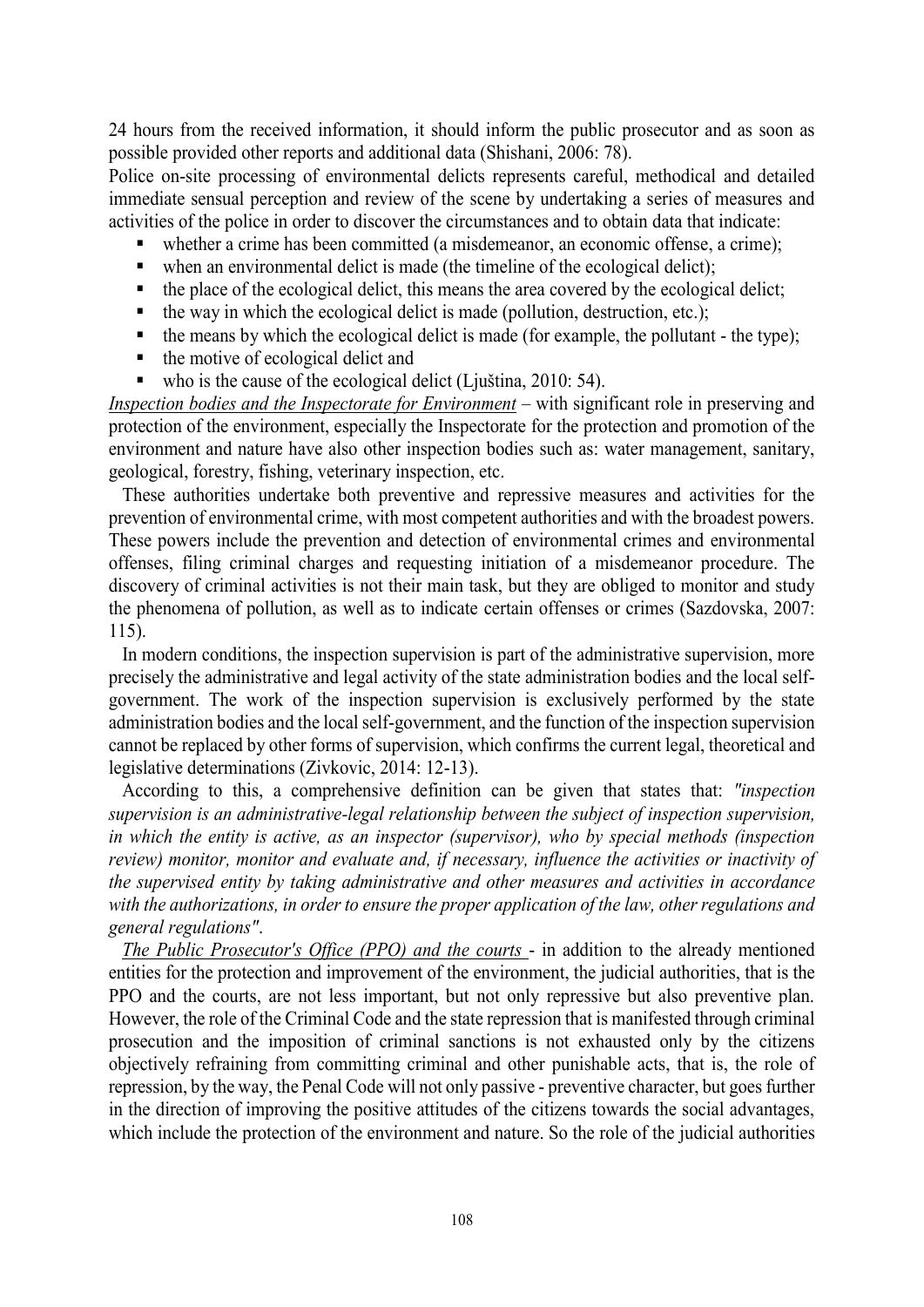should not be seen in their engagement only on a repressive plan, but also on a more active involvement in taking preventive measures and activities to prevent ecological criminality.

*Economic entities* - The role of business entities in achieving environmental security, as well as their cooperation with conventional security institutions today, can be seen from two angles:

- the material and technical conditions in which these entities operate, i.e. the elements of the environment in the conditions of the technical and technological processes;

- positive - the legal framework for the protection and improvement of the environment created in the last few years.

We can conclude that the positive legal regulation in the area of environmental protection in front of economic entities whose activities can adversely affect the environment sets strict requirements regarding the fulfilment of the conditions for carrying out the activity. Two types of conditions have to be met, which economic operators must meet:

1. Conditions for entities whose commercial (or some other) activity disturbs the environment.

2. Requirements for entities whose activity may cause environmental risks.

*Local self-government (municipalities) and citizens* - The significance of ecological security is mostly manifested at the level of local self-government, meaning the basic level of "consumption" of the environment by the citizens. The legal framework and the duties of the local self-government units in the field of environment today are fairly well regulated and there is a significant body of rights and obligations. The units of the local self-government (municipalities, cities) are obliged through their bodies to take care of the protection of the environment, the use and promotion of natural assets, the use of agricultural land and water, the area of protection and promotion of animal and plant life (Todorovic: 2009: 73).

*The education system* - The role of the educational system in the protection and promotion of the values of the environment is in the transmission and adoption of ecological knowledge and building positive attitudes, especially among young people. The positive direction of the school population towards the ecological values forms a positive result in evaluating the meaning of the environment. In that sense, the content of school programs in primary, secondary and higher education should contain a large number of contents from the field of ecology adapted to the appropriate level of education. Thus, the low level of environmental awareness of the citizens of the Republic of Macedonia will be constantly upgraded and positive attitudes will be formed for the need for active participation of the citizens in this area.

*Other entities with impact on environmental security* - Institutions and other scientific institutions play an important role in the discovery and understanding of the phenomena of pollution. During their operation, i.e. monitoring of the situation regarding the quality of the waters, the air, the land, etc., they come up with certain data and knowledge concerning their pollution, with other words, the causes of particular type of pollution. Among these subjects are: The Institute for Public Health of the Republic of North Macedonia, the Hydro meteorological Institute of the Republic of North Macedonia, the Mining Institute, the Republic Institute for the Protection of Cultural Monuments, the Republic Institute for the Protection of Natural Rarities, and many other scientific and research institutions who, within their scope of work, inform the competent inspection bodies and the police after obtaining information on a particular environmental phenomenon, but also take an active role in preventing environmental crime, with expert assistance provided in the exercise of mutual cooperation (Sazdovska, 2007: 120-121).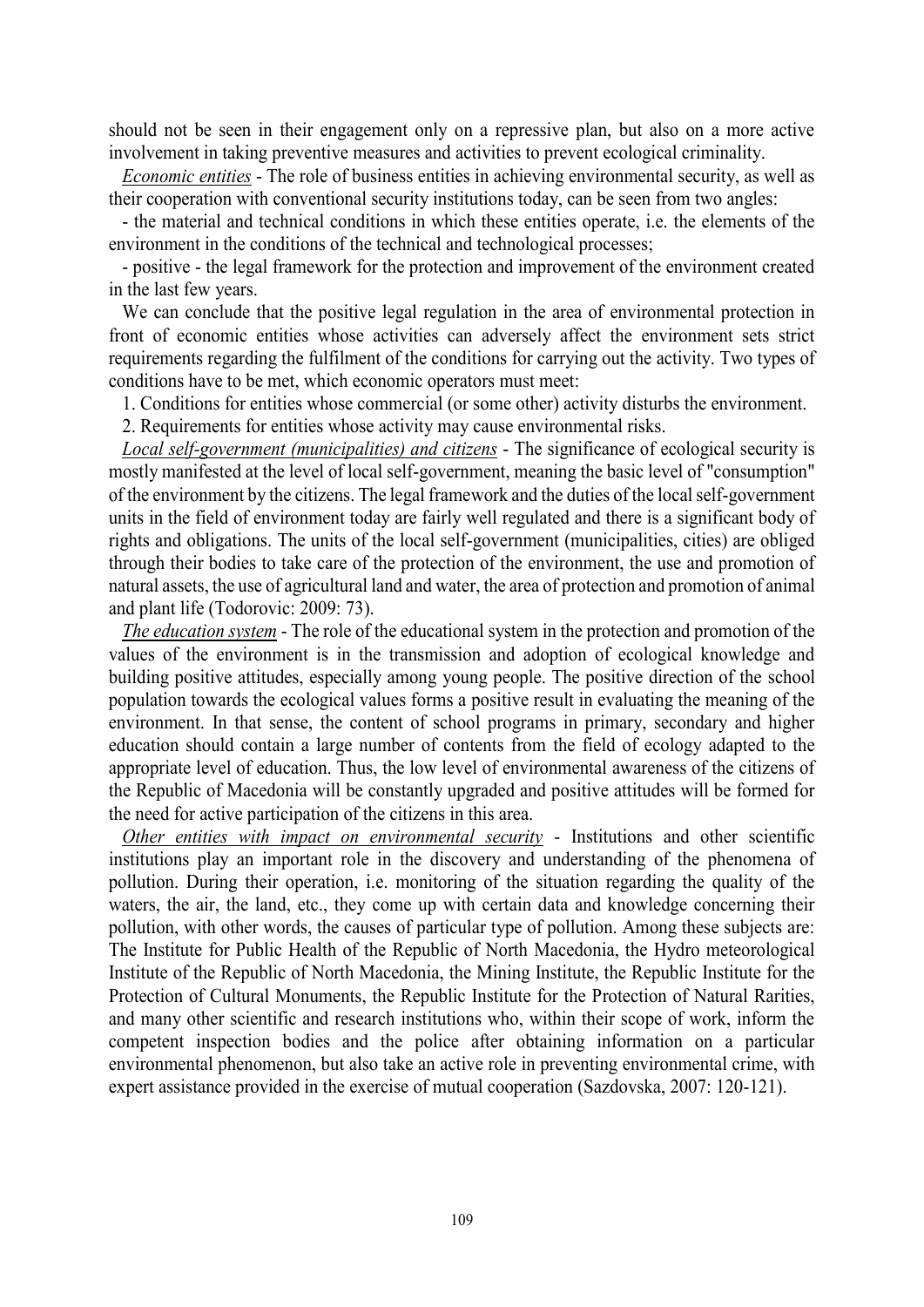### **4. Conclusions**

In the Republic of North Macedonia, as the fundamental value of the constitutional order determined by the Constitution of the Republic of North Macedonia, is the arrangement and humanization of the space and the protection and promotion of the environment and nature. It provides for the right of every person to a healthy environment and the obligation of everyone to promote and protect the environment and nature.

North Macedonian penal legislation follows the world trend and introduces certain novelties for successful prevention, as well as repressive action in the fight against organized forms of criminality. Special investigative measures are part of the spectrum of secret means and methods used by the secret services and represent their exclusivity. But more recently, organized crime is international, and so should fight it.

Therefore, the application of these measures is no longer closely related to the activities of the secret services, so that intelligence centers are already established in the following departments: The Department of Organized Crime in the Ministry of Interior, the Money Laundering Directorate, the Customs Administration and the Financial Police. The North Macedonian legislation legalized these measures and introduced them into the measures in the Criminal Procedure Code, in particular in Article 142-b.

The existence of an institutional legal - normative framework provides opportunities for sustained incorporation into the action agendas and treatment of all environmental problems that endanger the human health and the environment. Hence, each country, including the Republic of North Macedonia, needs to build capacities to deal with environmental problems and pressures that may pose security threats. The significance and severity of environmental problems depend on the wider context of economic, political, social, cultural, religious and ethnic factors.

As the main areas of institutional engagement, the following should be mentioned:

- secondary social problems arising from environmental pressures (migration, poverty, hunger, public health);

- ecological degradation (global environmental changes - ozone depletion, loss of biodiversity, climate change, deforestation, desertification, pollution and natural disasters);

- insufficiency of resources.

Timely response to environmental threats involves an effective monitoring, assessment and early warning system. Regarding to this above, the environmental threat assessments are a very complex category that requires a great deal of co-ordination of many different factors.

Variables that would be of interest to the link environment and security can be classified into four general clusters:

- forces that create pressure on the environment and are of human origin;
- environmental conditions or environmental performance;
- political response and instruments;
- **indicators of violence.**